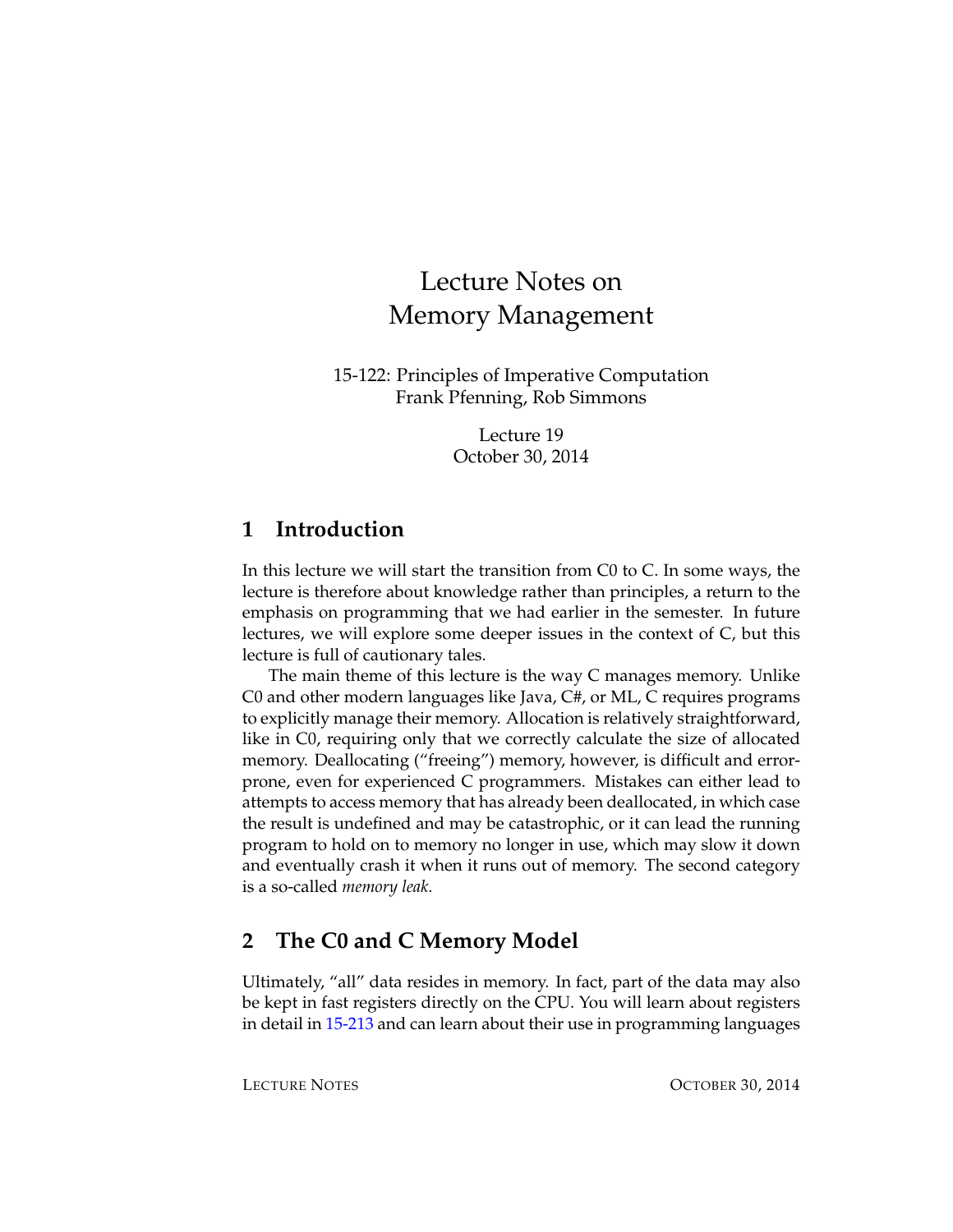in [15-411.](http://symbolaris.com/course/compiler11.html) For the purposes of today's lecture, it is sufficient to pretend all data would sit in memory and ignore registers for the time being. This simplifies the principles without losing too much precision.

The data in memory is addressed by memory addresses that fit to the addressing of the CPU in your computer. We will just pretend 32bit addresses, because those are shorter to write down. All addresses are positive, so the lowest address is 0x00000000 and the highest address  $2^{32} - 1 =$ 0xFFFFFFFF. All data (with the caveat about registers) sits in memory at some address. One important question about all data in memory is how big it is, so that the compiler can make sure program data is stored without accidental overlapping regions.

The basic memory layout looks as follows:

```
OS AREA
```

```
============
System stack (local variables and function calls)
============
unused
============
System heap (data allocated here... alloc or alloc_array)
============
.text (read only) (program instructions sit in memory)
============
OS AREA
```
One consequence of this memory layout is that the stack grows towards the heap, and the heap usually grows towards the stack. The reason that the stack is called a stack is because it operates somewhat like the principle of the stack data structure. Your program can put new data on the top of the stack. It can also pop elements of the stack if this data is no longer necessary. Unlike the stack abstraction, it may appear as if your program internally also modifies data that is on the stack, even if it is not quite at the top of it. However, the only data on the stack that the program modifies is in the top range of the stack (perhaps the top 512 bytes or so, depending on the function that runs), even if it is not just the top word of the stack.

Programs cannot access memory cells that belong to the operating system. If they try, programs get an "exception" like a segmentation fault. Where can that happen in C0? C0 takes great care to ensure that it never gives you any pointers to uninitialized or random or garbage data in memory, *except*, of course, the NULL pointer. NULL is a special pointer to the mem-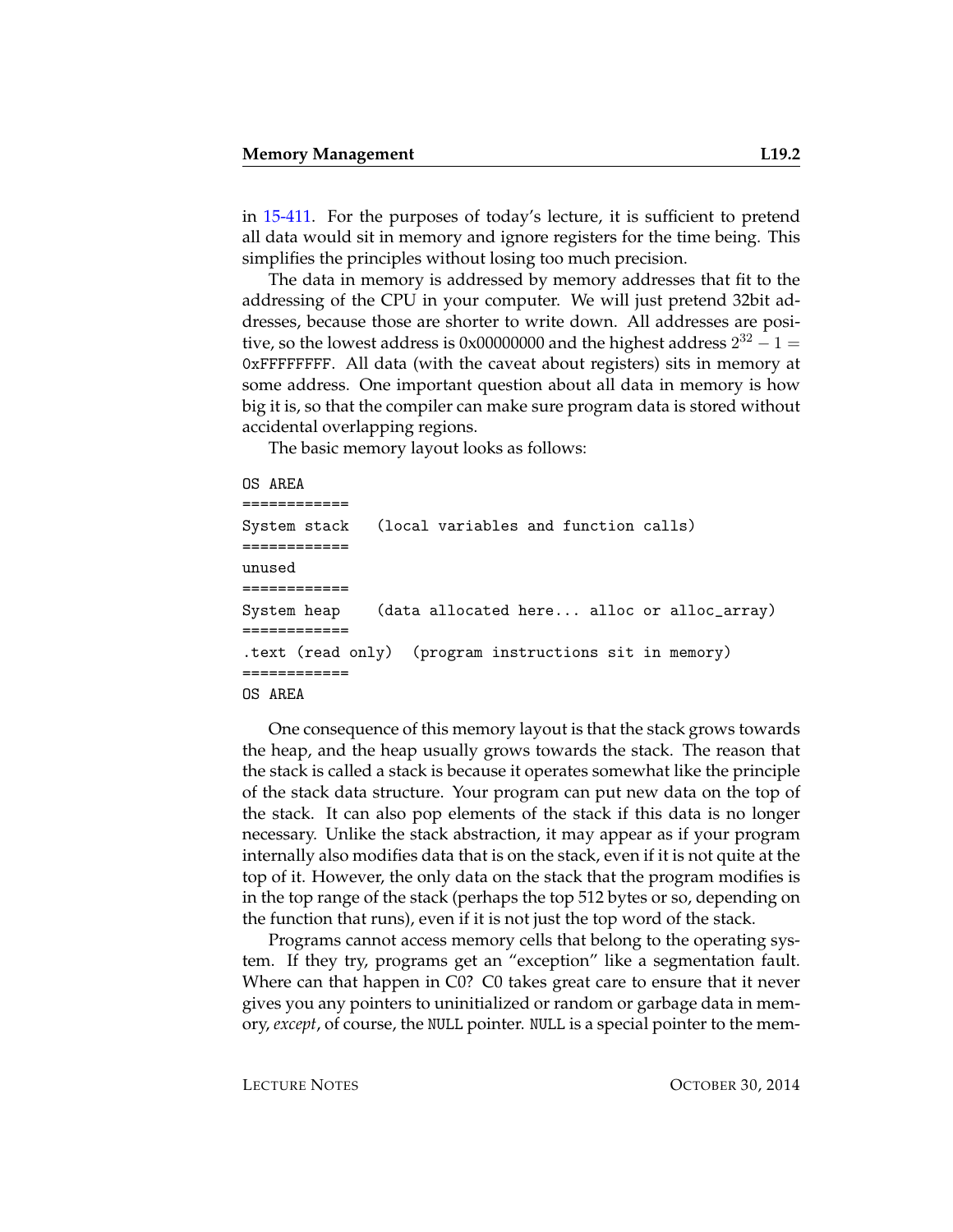ory address 0, which belongs to the operating system. Any access by a user-land program by dereferencing a NULL pointer causes a segfault.

If, however, you are writing a program that will be running as part of the operating system, your program has no protection against NULL pointer dereferencing anymore, because memory address 0 is a valid address for the operating system, even if not for regular programs. When writing code for operating systems, you, thus, need to have mastered the art of protecting against illegal NULL dereferences. This is exactly one of the things that contracts, loop invariants, and assertions prepare you for.

### **3 A First Look at C**

Syntactically, C and C0 are very close. Philosophically, they diverge rather drastically. Underlying C0 are the principles of *memory safety* and *type safety*. A program is *memory safe* if it only reads from memory that has been properly allocated and initialized, and only writes to memory that has been properly allocated. A program is *type safe* if all data it manipulates have their declared types. In C0, *all* programs are type safe and memory safe. The compiler guarantees this through a combination of static (that is, compile-time) and dynamic (that is, run-time) checks. An example of a static check is the error issued by the compiler when trying to assign an integer to a variable declared to hold a pointer, such as

int\*  $p = 37$ ;

An example of a dynamic check is an array out-of-bounds error, which would try to access memory that has not been allocated by the program. Modern languages such as Java, ML, or Haskell are both type safe and memory safe.

In contrast, C is neither type safe nor memory safe. This means that the behavior of many operations in C is *undefined*. Unfortunately, undefined behavior in C may yield any result or have any effect, which means that the outcome of many programs is *unpredictable*. In many cases, even programs that are patently absurd will yield a consistent answer on a given machine with a given compiler, or perhaps even across different machines and different compilers. No amount of testing will catch the fact that such programs have bugs, but they may break when, say, the compiler is upgraded or details of the runtime system changes. Taken together, these design decisions make it very difficult to write correct programs in C. This fact is in evidence every day, when we download so-called *security critical*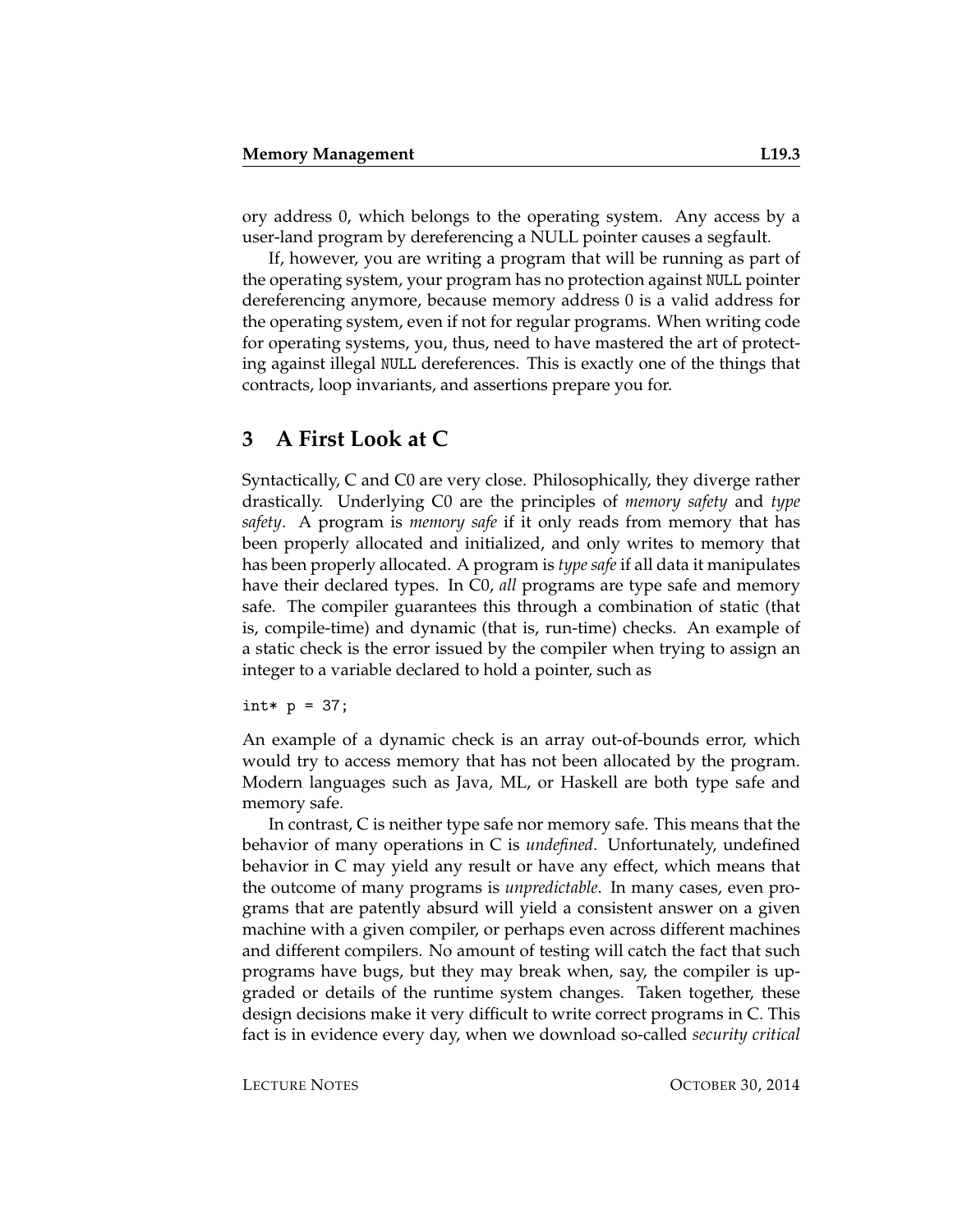updates to operating systems, browsers, and other software. In many cases, the security critical flaws arise because an attacker can exploit behavior that is undefined, but predictable across some spectrum of implementations, in order to cause your machine to execute some arbitrary malicious code. You will learn in 15-213 *Computer Systems* exactly how such attacks work.

These difficulties are compounded by the fact that there are other parts of the C standard that are *implementation defined*. For example, the size of values of type int is explicitly not specified by the C standard, but each implementation must of course provide a size. This makes it very difficult to write *portable* programs. Even on one machine, the behavior of a program might differ from compiler to compiler. We will talk more about implementation defined behavior in the next lecture.

Despite all these problems, almost 40 years after its inception, C is still a significant language. For one, it is the origin of the object-oriented languages C++ and strongly influenced Java and C#. For another, much systems code such as operating systems, file systems, garbage collectors, or networking code are still written in C. Designing type-safe alternative languages for systems code is still an active area of research, including the Static OS project at Carnegie Mellon University.

# **4 Undefined Behavior in C**

For today's lecture, there are three important undefined behaviors in C are:

- **Out-of-bounds array access:** accessing outside the range of an allocated array has undefined results.
- **Null pointer dereference:** dereferencing the null pointer has undefined results.
- **Double-free:** We'll talk about this in Section [8.](#page-9-0)
- **Reading and writing uninitialized memory:** In C0, it wasn't possible to ever read from initalized stack memory. In C, this is undefined behavior. It's also possible to create uninitialized memory on the heap in C, and reading from this is also undefined.

#### **4.1 Arrays, pointers, and out-of-bounds access**

When compared to C0, the most shocking difference is that C does not distinguish arrays from pointers. Array accesses are not checked at all,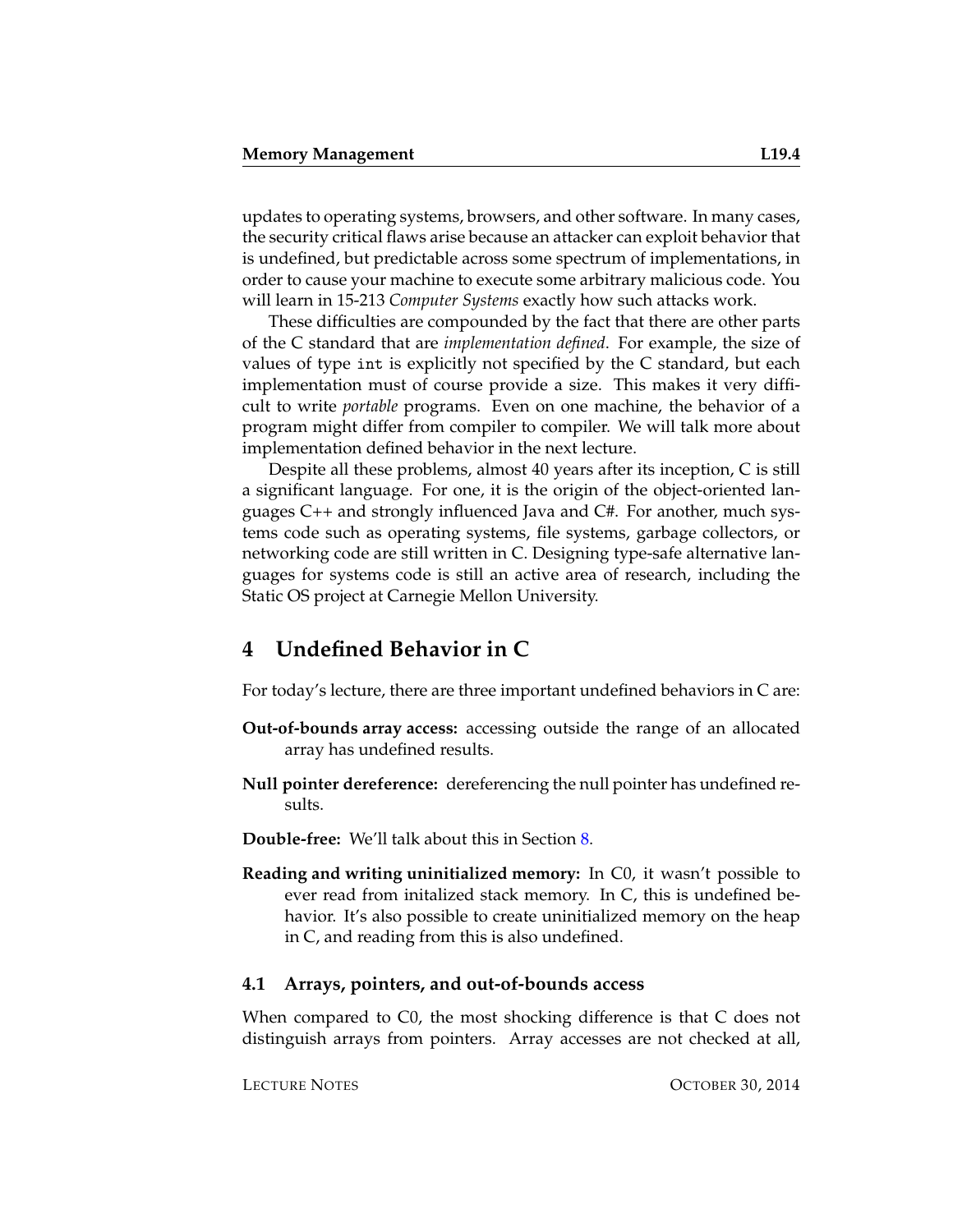and out-of-bounds memory references (whose result is formally undefined) may lead to unpredictable results. For example, the code fragment

```
int main() {
 int* A = malloc(sizeof(int));A[0] = 0; /* ok - A[0] is like *A */
 A[1] = 1; /* error - not allocated */
 A[317] = 29; /* error - not allocated */
 A[-1] = 32; /* error - not allocated(!) */
 printf("A[-1] = %d\n", A[-1]);
 return 0;
}
```
will not raise any compile time error or even warnings, even under the strictest settings. Here, the call to malloc allocates enough space for a single integer in memory. In this class, we are using gcc with the following flags:

gcc -Wall -Wextra -Werror -std=c99 -pedantic

which generates all warnings (-Wall and -Wextra), turns all warnings into errors (-Werror), and applies the C99 standard (-std=c99) pedantically (-pedantic). The code above executes ok, and in fact prints 32, despite four blatant errors in the code.

To discover whether such errors may have occurred at runtime, we can use the valgrind tool.

% valgrind ./a.out

...

==nnnn== ERROR SUMMARY: 4 errors from 4 contexts (suppressed: 0 from 0)

which produces useful error messages (elided above) and indeed, flags 4 error in code whose observable behavior was bug-free.

valgrind slows down execution, but if at all feasible you should test all your C code in the manner to uncover memory problems. For best error messages, you should pass the -g flag to gcc which preserves some correlation between binary and source code.

You can also guard memory accesses with approriate assert statements that abort the program when attempting out-of-bounds accesses.

Conflating pointers and arrays provides a hint on how to convert C0 programs to C. We need to convert  $t$  [] which indicates a C0 array with elements of type  $t$  to  $t$ \* to indicate a pointer instead. In addition, the alloc and alloc\_array calls need to be changed, or defined by appropriate macros (we'll talk about this more later).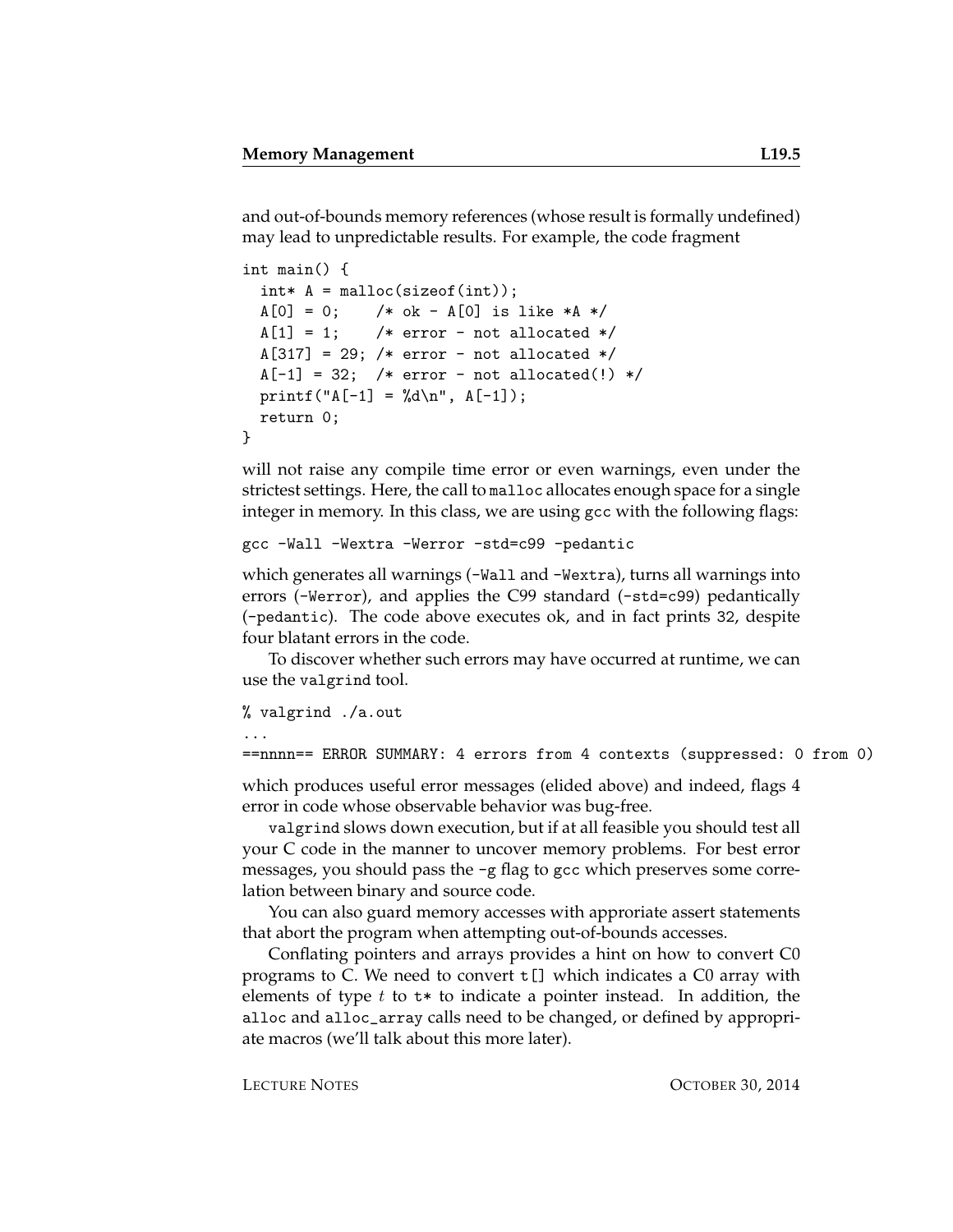#### **4.2 Null pointer dereference**

In C0, an out of bounds array access or null pointer dereference will *always* cause the program to print out Segmentation fault and exit aborting with (abort with signal SIGSEGV). In C, reading or writing to an array out of bounds *may* cause a segmentation fault, but it is impossible to rely on this behavior in practice.

In contrast, it is so common that dereferencing the null pointer will lead to a segmentation fault that it may be overlooked that this is not defined. Nevertheless, it is undefined, dereferencing NULL may not yield an exception, particularly if your code runs in kernel mode, as part of the operating system,

#### **4.3 What actually happens?**

If you do not get an error, then perhaps nothing at all will happen, and perhaps memory will become silently corrupted and cause unpredictable errors down the road. But we were able to describe, in each of the examples above, what sorts of things were *likely* to happen.

There's an old joke that whenever you encounter undefined behavior, your computer could decide to play *Happy Birthday* or it could catch on fire. This is less of a joke considering recent events:

- In 2010, Alex Halderman's team at the University of Michigan successfully hacked into Washington D.C.'s prototype online voting system, and caused its web page to play the University of Michigan fight song, "The Victors."[1](#page-5-0)
- The Stuxnet worm caused centrifuges, such as those used for uranium enrichment in Iran, to malfunction, physically damaging the devices.[2](#page-5-1)

Not quite playing *Happy Birthday* and catching on fire, but close enough.

# **5 Memory Allocation**

Two important system-provided functions for allocating memory are malloc and calloc.

<span id="page-5-0"></span><sup>1</sup> Scott Wolchok, Eric Wustrow, Dawn Isabel, and J. Alex Halderman. *Attacking the Washington, D.C. Internet Voting System*. Proceedings of the 16th Conference on Financial Cryptography and Data Security, February 2012.

<span id="page-5-1"></span><sup>2</sup>Holger Stark. *Stuxnet Virus Opens New Era of Cyber War*. Spiegel Online, August 8, 2011.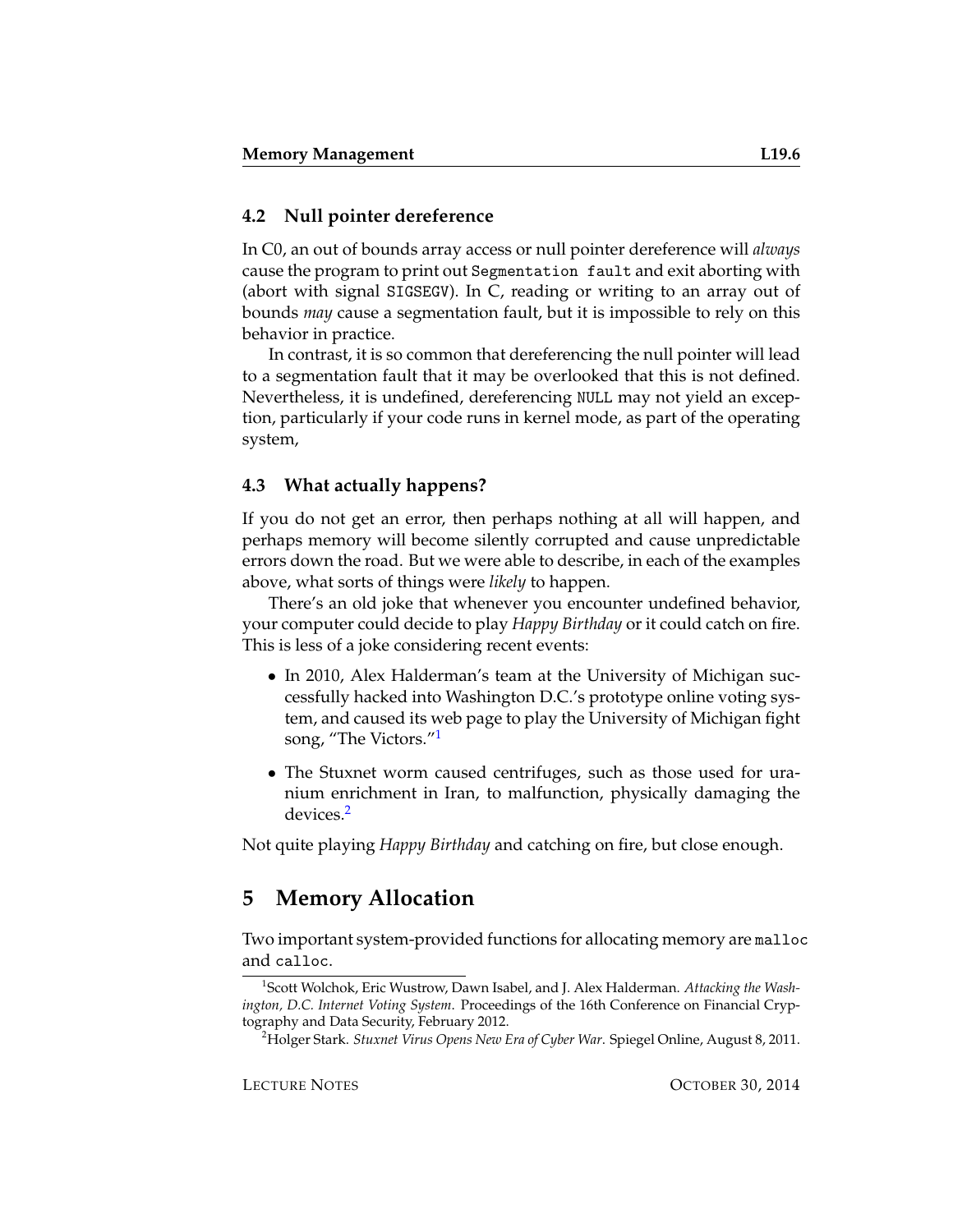malloc(sizeof(t)) allocates enough memory to hold a value of type t. In C0, we would have written alloc $(t)$  instead. The difference is that alloc(t) has type  $t*,$  while malloc(sizeof(t)) returns a special type void\*, which we will discuss more in the next lecture. The important thing to realize is that C will not even check that the type we declared for the pointer matches the size we pass to malloc, so that while we can write this:

 $int* p = malloc(sizeof(int));$ 

we can also write this:

int\* p = malloc(sizeof(char));

which will generally have undefined results. Also, malloc does not guarantee that the memory it returns has been initialized, so the following code is an error:

```
int* p = malloc(sizeof(char));
printf("%d\n", *p);
```
Valgrind will report the error "Use of uninitialised value of size 8" if code with the above two lines is compiled and run.

calloc(n, sizeof(t)) allocates enough memory for *n* objects of type  $t$ . Unlike malloc, it also guarantees that all memory cells are initialized with 0. For many types, this yields a default element, such as false for booleans, 0 for ints, '\0' for char, or NULL for pointers.

Both malloc and calloc may fail when there is not enough memory available. In that case, they just return NULL. This means any code calling these two functions should check that the return value is not NULL before proceeding. Because that makes it tedious and error-prone to write safe code, we have defined functions xmalloc and xcalloc which are just like malloc and calloc, respectively, but abort computation in case the operation fails. They are thereby guaranteed to return a pointer that is not NULL, if they return at all. These functions are in the file xalloc.c; their declarations are in xalloc.h (see Section [6](#page-6-0) for an explanation of header files).

# <span id="page-6-0"></span>**6 Header Files**

To understand how the xalloc library works, and to take our C0 implementation of binary search treas and begin turning it into a C implementation, we will need to start by explaining the C convention of using *header files* to specify interfaces. Header files have the extension .h and contain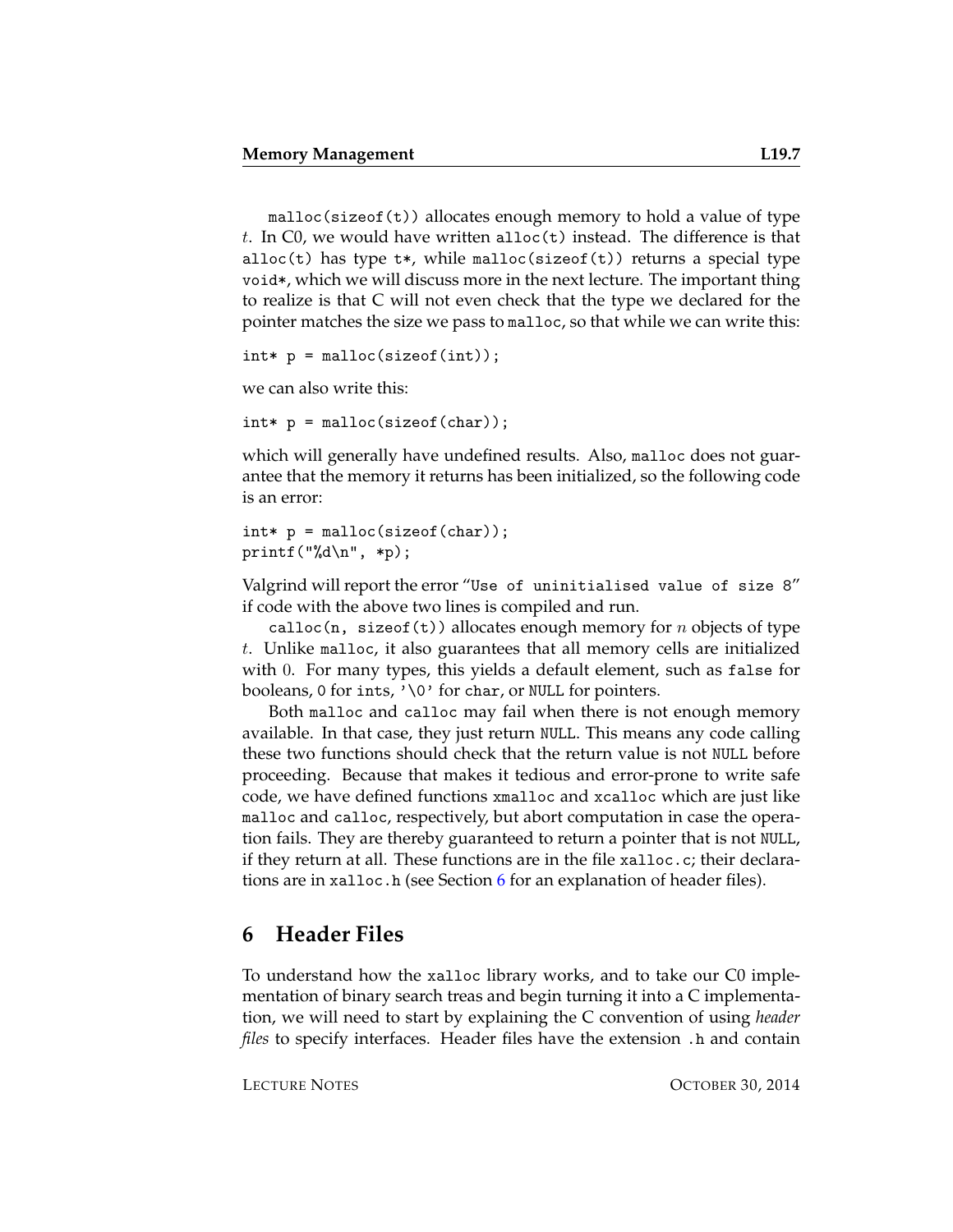type declarations and definitions as well as function prototypes and macros, but never code. Header files are not listed on the command line when the compiler is invoked, but included in C source files (files with the .c extension) using the #include preprocessor directive. The typical use is to #include<sup>[3](#page-7-0)</sup> the header file both in the implementation of a data structure and all of its clients. In this way, we know both match the same interface.

This applies to standard libraries as well as user-written libraries. For example, the client of the C implementation of BSTs starts with

```
#include <stdlib.h>
#include <stdio.h>
#include <string.h>
#include <assert.h>
#include "xalloc.h"
#include "contracts.h"
#include "bst.h"
#include "bst-client.h"
```
The form #include <filename.h> includes file filename.h which must be one of the system libraries provided by the suite of compilation tools (gcc, in our case). The second form #include "filename.h" looks for filename.h in the current source directory, so this is reserved for user files. The names of the standard libraries and the types and functions they provide can be found in the standard reference book *The C Programming Language, 2nd edition* by Brian Kernighan and Dennis Ritchie or in various places on the Internet.<sup>[4](#page-7-1)</sup>

### **7 Macros**

Macros are another extension of C that we left out from C0. We use macros to get some semblence of contracts in C0, which are defined in the header file contracts.h.

Macros are expanded by a preprocessor and the result is fed to the "regular" C compiler. When we do not want REQUIRES to be checked (which is the default, just as for @requires), there is a macro definition

#define REQUIRES(COND) ((void)0)

<span id="page-7-1"></span><span id="page-7-0"></span> $3$ when we say "include" in the rest of this lecture, we mean #include 4 for example, [http://www.acm.uiuc.edu/webmonkeys/book/c\\_guide/](http://www.acm.uiuc.edu/webmonkeys/book/c_guide/)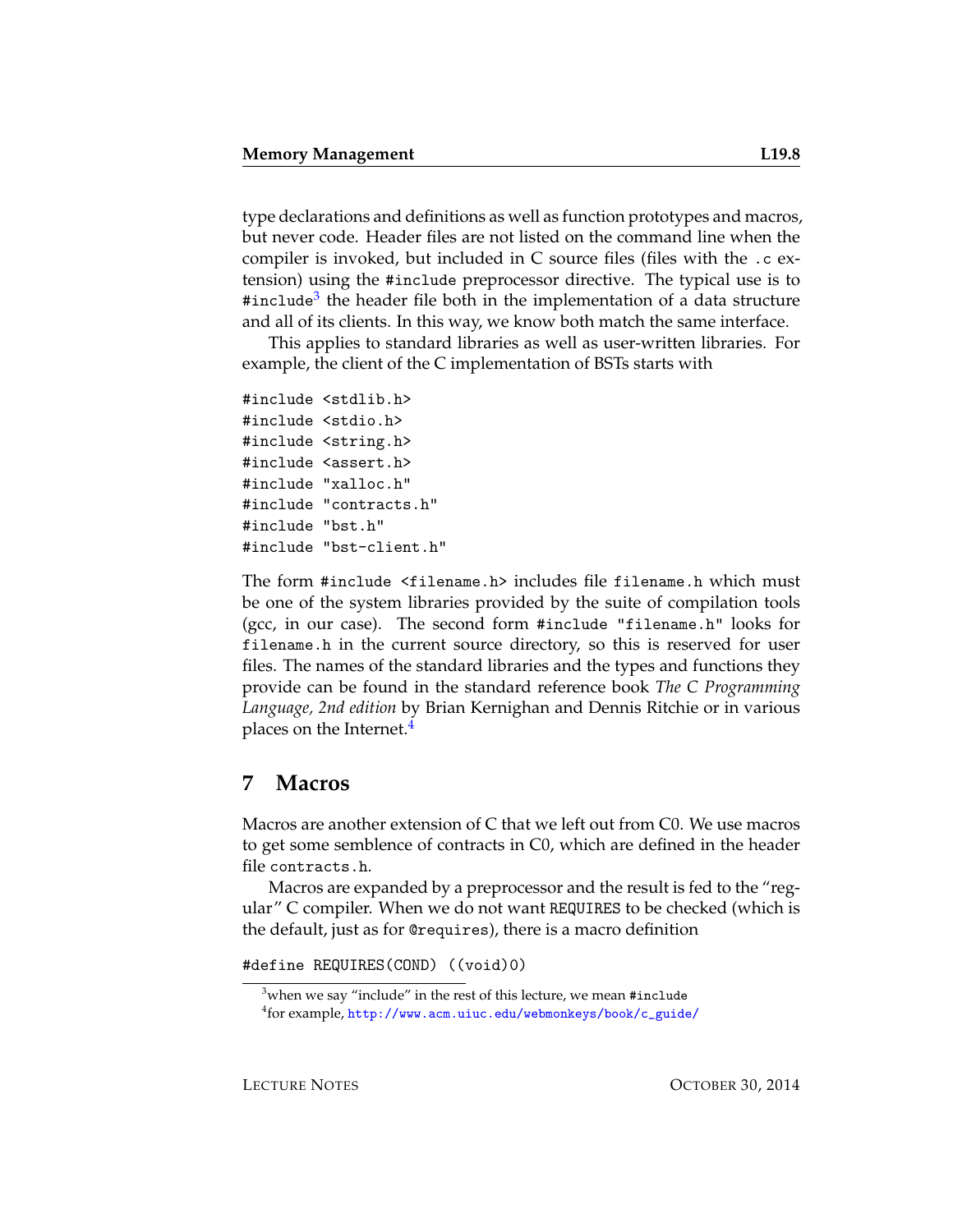which can be found in the file contracts.h. The right-hand side of this definition, ((void)0) is the number zero, cast to have type void which means it cannot be used as an argument to a function or operator; its result must be ignored. When the code is compiled with

```
gcc -DDEBUG ...
```
then it is defined instead as a regular assert:

```
#define REQUIRES(COND) assert(COND)
```
In this case, any use of REQUIRES(e) is expanded into assert(e) before the result is compiled into a runtime test.

The three macros, all of which behave identically are

REQUIRES(e); ENSURES(e); ASSERT(e);

although they are intended for different purposes, mirroring the @requires, @ensures, and @assert annotations of C0. @loop\_invariant is missing, since there appears to be no good syntax to support loop invariants directly; we recommend you check them right after the exit test or at the end of the loop using the ASSERT macro.

Another common use for macros is to define compile-time constants. In general, it is considered good style to isolate "magic" numbers at the beginning of a file, for easy reference; for instance, if we were coding our E0 editor in C, it would make sense to

```
#define GAP_BUFFER_SIZE 16
```
to make it easy to change from size 16 gap buffers to some other size. The C implementation itself uses them as well, for example, limits.h defines INT\_MAX as the maximal (signed) integer, and INT\_MIN and the minimal signed integer, and similarly for UINT\_MAX for unsigned integers.

#### **7.1 Conditional compliation**

Header guards \_BST\_H\_ are an example of *conditional compilation* which is often used in systems files in order to make header files and their implementation portable. Another idiomatic use of conditional compilation is

```
#ifdef DEBUG
...debugging statements...
#endif
```